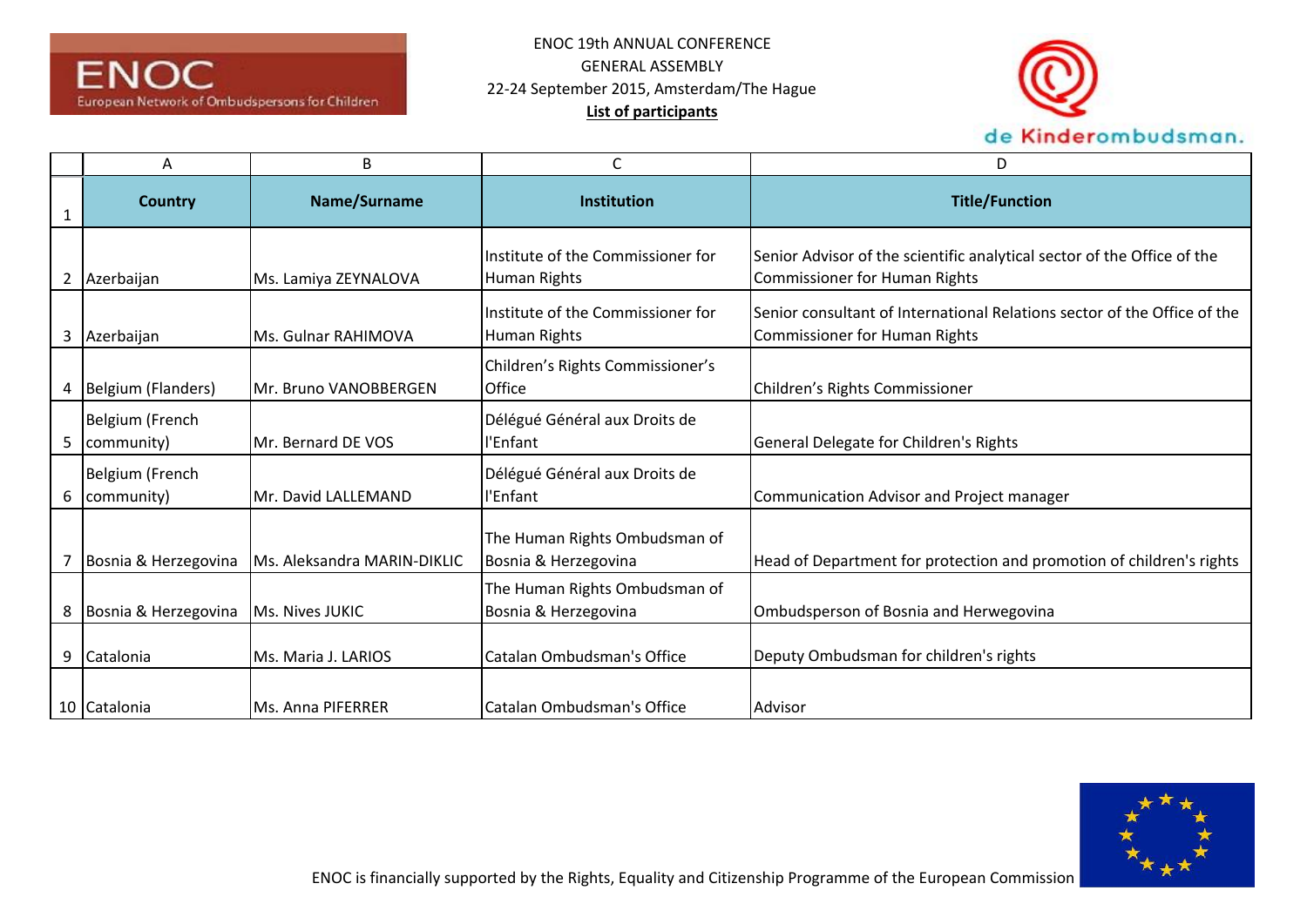



| Α          | B                      | C                                      | D                                         |
|------------|------------------------|----------------------------------------|-------------------------------------------|
|            |                        |                                        |                                           |
| 11 Croatia | Ms. Ivana MILAC KLARIC | Ombudsman for Children's Office        | Ombudsman for Children                    |
|            |                        |                                        |                                           |
| 12 Croatia | Ms. Gordana FILIPOVIC  | Ombudsman for Children's Office        | Advisor                                   |
|            |                        | Commissioner for Children's Rights     |                                           |
| 13 Cyprus  | Ms. Leda KOURSOUMBA    | <b>Office</b>                          | <b>Commissioner for Children's Rights</b> |
|            |                        | Commissioner for Children's Rights     |                                           |
| 14 Cyprus  | Ms. Maria ROSSIDOU     | <b>Office</b>                          | <b>Office Coordinator</b>                 |
|            |                        |                                        |                                           |
| 15 Denmark | Ms. Annette Juul Lund  | The National Council for Children      | Director                                  |
|            |                        |                                        |                                           |
| 16 Denmark | Mr. Soren Gade Hansen  | The National Council for Children      | <b>Chief Adviser</b>                      |
|            |                        |                                        |                                           |
| 17 England | Ms. Anne LONGFIELD     | Children's Commissioner for England    | Children's Commissioner                   |
|            |                        | Office of the Chancellor of Justice of |                                           |
| 18 Estonia | Mr. Andres ARU         | <b>Estonia</b>                         | Head of Children's Rights Department      |
|            |                        | Office of the Chancellor of Justice of |                                           |
| 19 Estonia | Ms. Margit SARV        | <b>Estonia</b>                         | Senior Advisor                            |
|            |                        | Office of the Ombudsman for            |                                           |
| 20 Finland | Mr. Tuomas KURTTILA    | Children                               | Ombudsman for Children                    |
|            |                        | Office of the Ombudsman for            |                                           |
| 21 Finland | Ms. Anne HUJALA        | Children                               | Senior Officer                            |
|            |                        |                                        |                                           |
| 22 France  | Ms. Geneviève AVENARD  | Défenseur des Droits                   | Children's Defender                       |

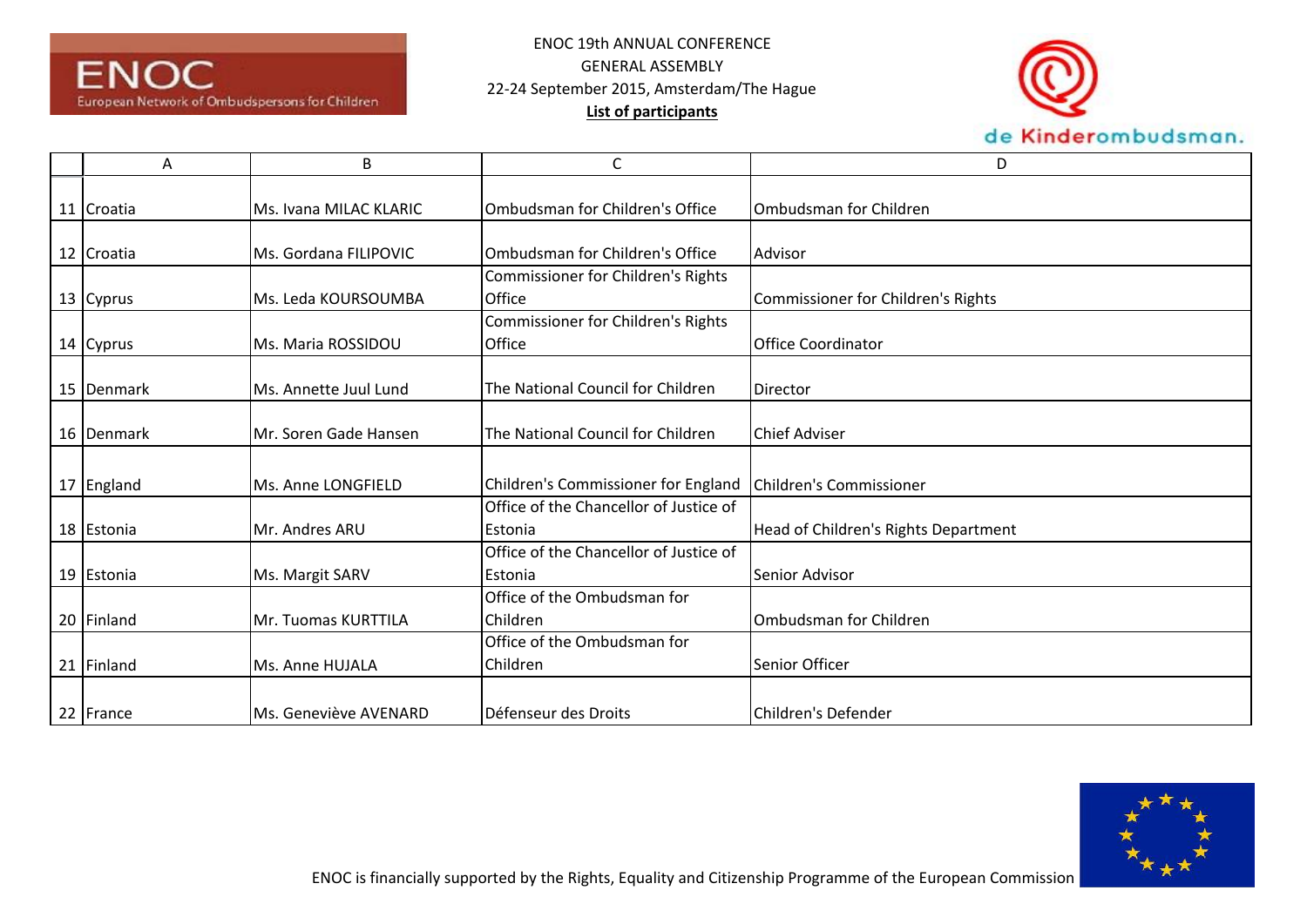



| Α            | B                        | С                                   | D                                                            |
|--------------|--------------------------|-------------------------------------|--------------------------------------------------------------|
|              |                          |                                     |                                                              |
| 23 France    | Ms. Stéphanie CARRERE    | Défenseur des Droits                | International Affairs Officer                                |
|              |                          | The Child's Rights Center - Public  |                                                              |
| 24 Georgia   | Ms. Maia GEDEVANISHVILI  | Defender's Office                   | Head of the Child's Rights Center                            |
| 25 Greece    | Mr. Georgios MOSCHOS     | The Greek Ombudsman                 | Deputy Ombudsman                                             |
|              |                          | Office of the Commissioner for      |                                                              |
| 26 Hungary   | Ms. Agnes RAJZINGER      | <b>Fundamental Rights</b>           | Legal Advisor                                                |
|              | Ms. Margaret Maria       |                                     |                                                              |
| 27 Iceland   | <b>SIGURDARDOTTIR</b>    | Ombudsman for children of Iceland   | Ombudsman for Children                                       |
|              |                          |                                     |                                                              |
| 28 Iceland   | Ms. Elisabet GISLADOTTIR | Ombudsman for children of Iceland   | Legal Advisor                                                |
| 29 Ireland   | Mr. Niall MULDOON        | Ombudsman for Children's Office     | Ombudsman for Children                                       |
|              |                          |                                     |                                                              |
| 30 Ireland   | Ms. Nuala WARD           | Ombudsman for Children's Office     | Director of Investigations                                   |
|              |                          | National Authority for Children and |                                                              |
| 31 Italy     | Ms. Stefania PIZZOLLA    | Adolescents                         | <b>Official-Rights Unit Coordinator</b>                      |
|              |                          | Ombudsman's Office of the Republic  |                                                              |
| 32 Latvia    | Mr. Juris JANSONS        | lof Latvia                          | Ombudsman of the Republic of Latvia                          |
|              |                          | Ombudsman's Office of the Republic  |                                                              |
| 33 Latvia    | Ms. Ruta SILINA          | of Latvia                           | Head of Communication and International Cooperation Division |
|              |                          | Office of the Ombudsperson for      |                                                              |
| 34 Lithuania | Ms. Edita ŽIOBIENE       | Children's Rights                   | Ombudsperson for Children's Rights                           |

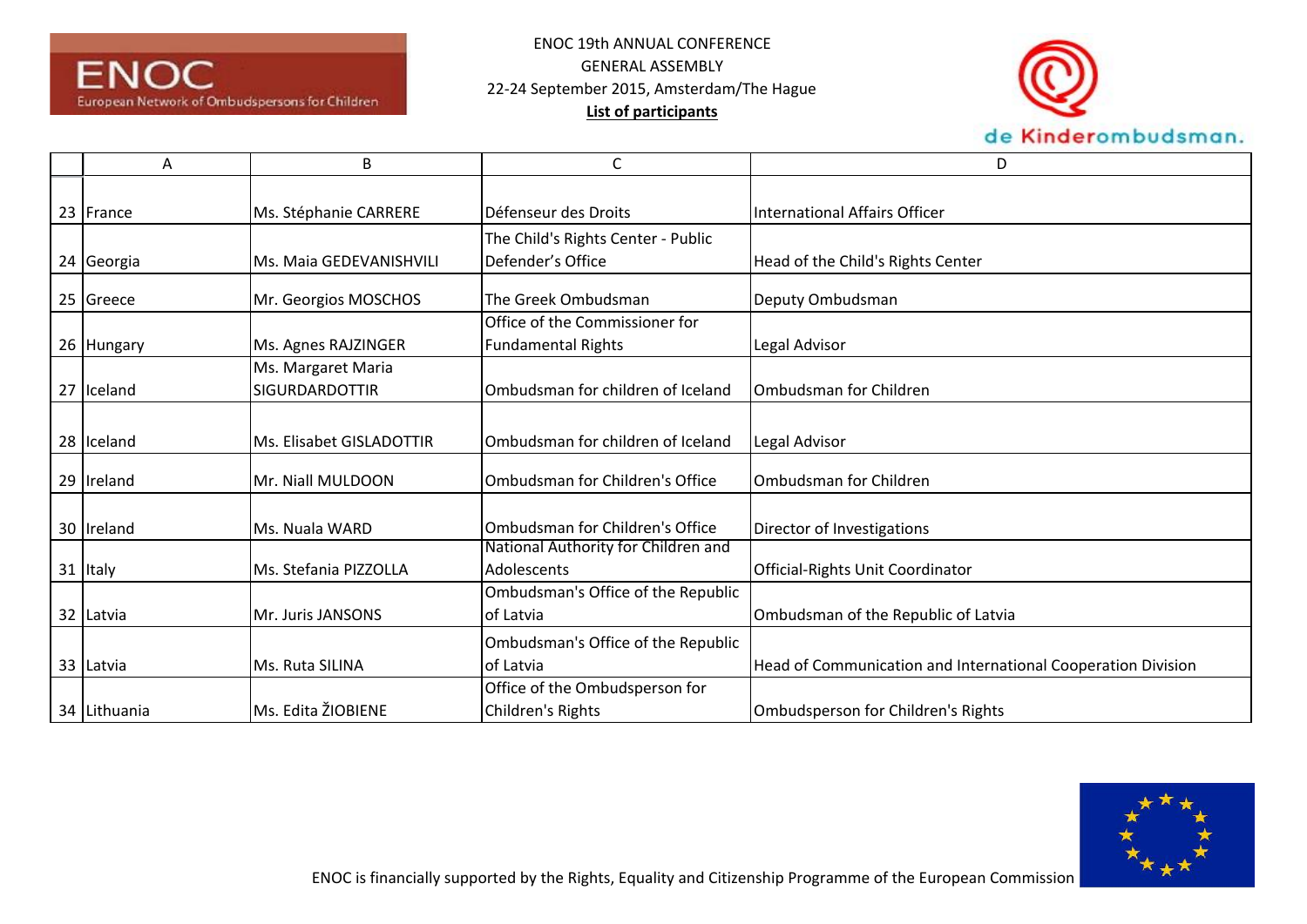



| A                        | B                      | C                                                            | D                                                         |
|--------------------------|------------------------|--------------------------------------------------------------|-----------------------------------------------------------|
|                          |                        | Office of the Ombudsperson for                               |                                                           |
| 35 Lithuania             | Ms. Audrone BEDORF     | Children's Rights                                            | Chief Advisor to the Ombudsperson for Children's Rights   |
|                          |                        | Ombuds Committee for the right of                            |                                                           |
| 36 Luxembourg            | Mr. René SCHLECHTER    | the child                                                    | Ombudsman for the Rights of the Child                     |
|                          |                        | Ombuds Committee for the right of                            |                                                           |
| 37 Luxembourg            | Ms. Françoise GILLEN   | the child                                                    | Legal Advisor                                             |
|                          |                        | Office of the Commissioner for                               |                                                           |
| 38 Malta                 | Ms. Helen D'AMATO      | Children of Malta                                            | Commissioner for Children                                 |
|                          | Ms. Suzanne GARCIA     | Office of the Commissioner for                               |                                                           |
| 39 Malta                 | <b>IMBERNON</b>        | Children of Malta                                            | <b>Task Manager</b>                                       |
| 40 Northern Ireland (UK) | Ms. Koulla YASOUMA     | Northern Ireland Commissioner for<br>Children & Young People | Northern Ireland Commissioner for Children & Young People |
|                          |                        | Northern Ireland Commissioner for                            |                                                           |
| 41 Northern Ireland (UK) | Ms. Mairéad McCAFFERTY | Children & Young People                                      | <b>Chief Executive</b>                                    |
| 42 Norway                | Ms. Camilla KAYED      | Ombudsman for Children in Norway                             | Head of Child Rights Unit                                 |
| 43 Norway                | Ms. Elin Saga KJORHDT  | Ombudsman for Children in Norway                             | <b>Senior Advisor</b>                                     |
|                          |                        | Office of the Ombudsman for                                  |                                                           |
| 44 Poland                | Mr. Marek MICHALAK     | Children                                                     | <b>Ombudsman for Children</b>                             |
|                          |                        | Office of the Ombudsman for                                  |                                                           |
| 45 Poland                | Ms. Ewa JAROSZ         | Children                                                     | Social Advisor                                            |
|                          |                        | Office of the Ombudsman for                                  |                                                           |
| 46 Poland                | Ms. Aleksandra STEC    | Children                                                     | Secretary                                                 |

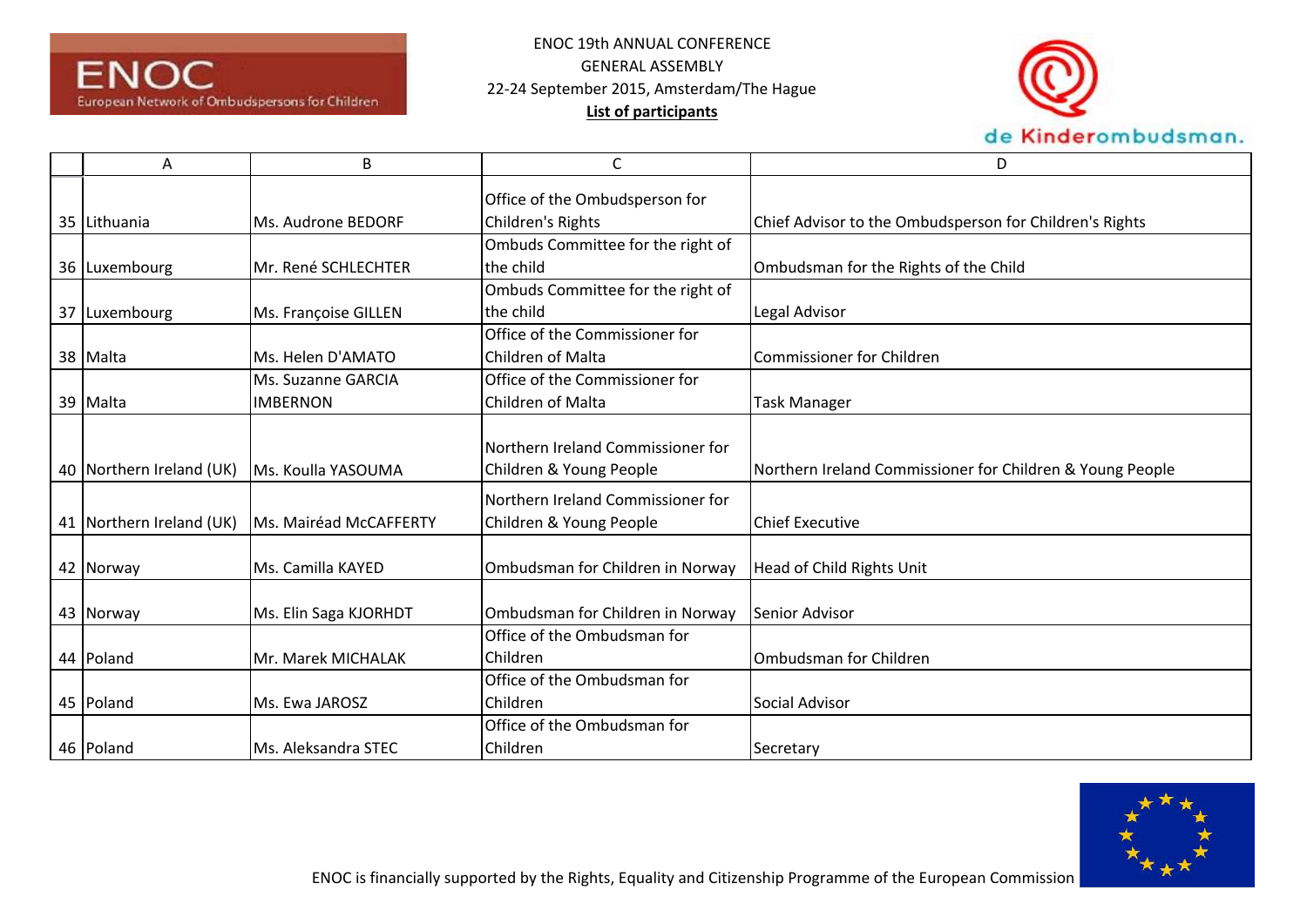



|    | Α                                                    | B                        | С                                                         | D                                                     |
|----|------------------------------------------------------|--------------------------|-----------------------------------------------------------|-------------------------------------------------------|
|    | Republic of Srpska<br>(Bosnia and<br>47 Herzegovina) | Mr. Zlatoljub MISIC      | Ombudsman for Children of Republic<br>of Srpska/B&H       | Deputy Ombudsman                                      |
|    | 48 Scotland (UK)                                     | Mr. Tam BAILLIE          | Scotland's Commissioner for Children<br>and Young People  | Scotland's Commissioner for Children and Young People |
|    | 49 Serbia                                            | Ms. Natasa JOVIC         | <b>Protector of Citizens</b>                              | <b>Assistant to Secretary General</b>                 |
|    | 50 Slovenia                                          | Mr. Toncek DOLČIČ        | Human Rights Ombudsman's Office                           | Deputy Human Rights Ombudsman                         |
|    | 51 Sweden                                            | Mr. Fredrik MALMBERG     | Ombudsman for Children's Office                           | Ombudsman for Children                                |
|    | 52 Sweden                                            | Mr. Kalle ELOFSSON       | Ombudsman for Children's Office                           | Administrative Manager                                |
|    | 53 The Netherlands                                   | Mr. Marc DULLAERT        | Ombudsman for Children's Office                           | Ombudsman for Children                                |
|    | 54 The Netherlands                                   | Ms. Coby VAN DER KOOI    | Ombudsman for Children's Office                           | Communication advisor                                 |
|    | 55 Wales                                             | Ms. Sally HOLLAND        | Children's Commissioner for Wales                         | Children's Commissioner for Wales                     |
|    | 56 Wales                                             | Ms. Eleri THOMAS         | Children's Commissioner for Wales                         | Deputy Children's Commissioner for Wales              |
| 57 | <b>Country</b>                                       | <b>SPEAKER</b>           | <b>Organisation/Institution</b>                           | <b>Title/Function</b>                                 |
|    | 58 Austria                                           | Ms. Astrid Podsiadlowski | Fundamental Rights Agency of the<br><b>European Union</b> | Head of Sector Rights of the Child                    |

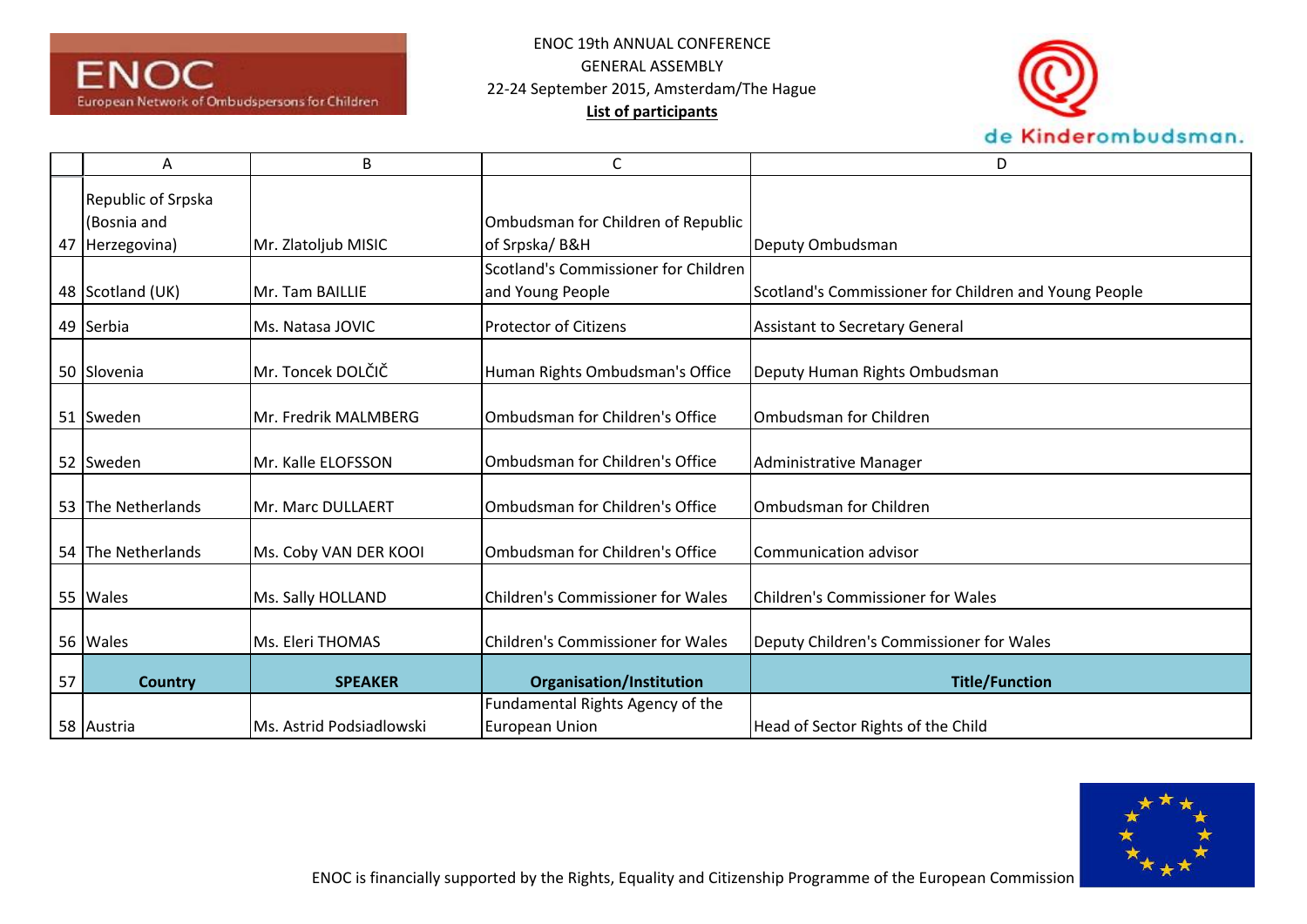



| A                  | B                       | C                                                                                   | D                                                                                     |
|--------------------|-------------------------|-------------------------------------------------------------------------------------|---------------------------------------------------------------------------------------|
| 59 Belgium         | Ms. Margaret Tuite      | <b>European Commission</b>                                                          | Commission Coordinator for the Rights of the Child                                    |
| 60 Belgium         | Ms. Jana Hainsworth     | Eurochild                                                                           | Secretary-General                                                                     |
| 61 France          | Ms. Regina Jensdottir   | Council of Europe                                                                   | Head of Council of Europe Children's Rights Division                                  |
| 62 The Netherlands | Ms. Mariëlle Dekker     | Augeo Foundation for Prevention of<br>Child Abuse                                   | Director                                                                              |
| 63 The Netherlands | Ms. Marga Haagmans      | Augeo Foundation for Prevention of<br>Child Abuse                                   | Head of the Policy and Innovation Department                                          |
| 64 The Netherlands | Ms. Tijne Berg-Le Clerq | Augeo Foundation for Prevention of<br>Child Abuse                                   | International Project Coordinator                                                     |
| 65 The Netherlands | Mr. Marcel Mannens      | University of Amsterdam                                                             | Professor of Genome Diagnostics                                                       |
| 66 The Netherlands | Ms. Bernet Elzinga      | Leiden University                                                                   | Professor of stress related psychopathology                                           |
| 67 The Netherlands | Ms. Corinne Dettmeijer  | Dutch Rapporteur on Trafficking in<br>Human Beings & Sexual Violence v.<br>children | Dutch Rapporteur on Trafficking in Human Beings & Sexual Violence<br>against Children |
| 68 The Netherlands | Ms. Maaike Pekelharing  | <b>Hotline Combatting Child</b><br>Pornography on the Internet                      | <b>Senior Staff Member</b>                                                            |
| 69 The Netherlands | Mr. Jaïr KAMPFENS       | Youth Task Force on Violence against<br>Children                                    | Member                                                                                |
| 70 The Netherlands | <b>Ms. Fahima ELMI</b>  | Youth Task Force on Violence against<br>Children                                    | <b>Member</b>                                                                         |

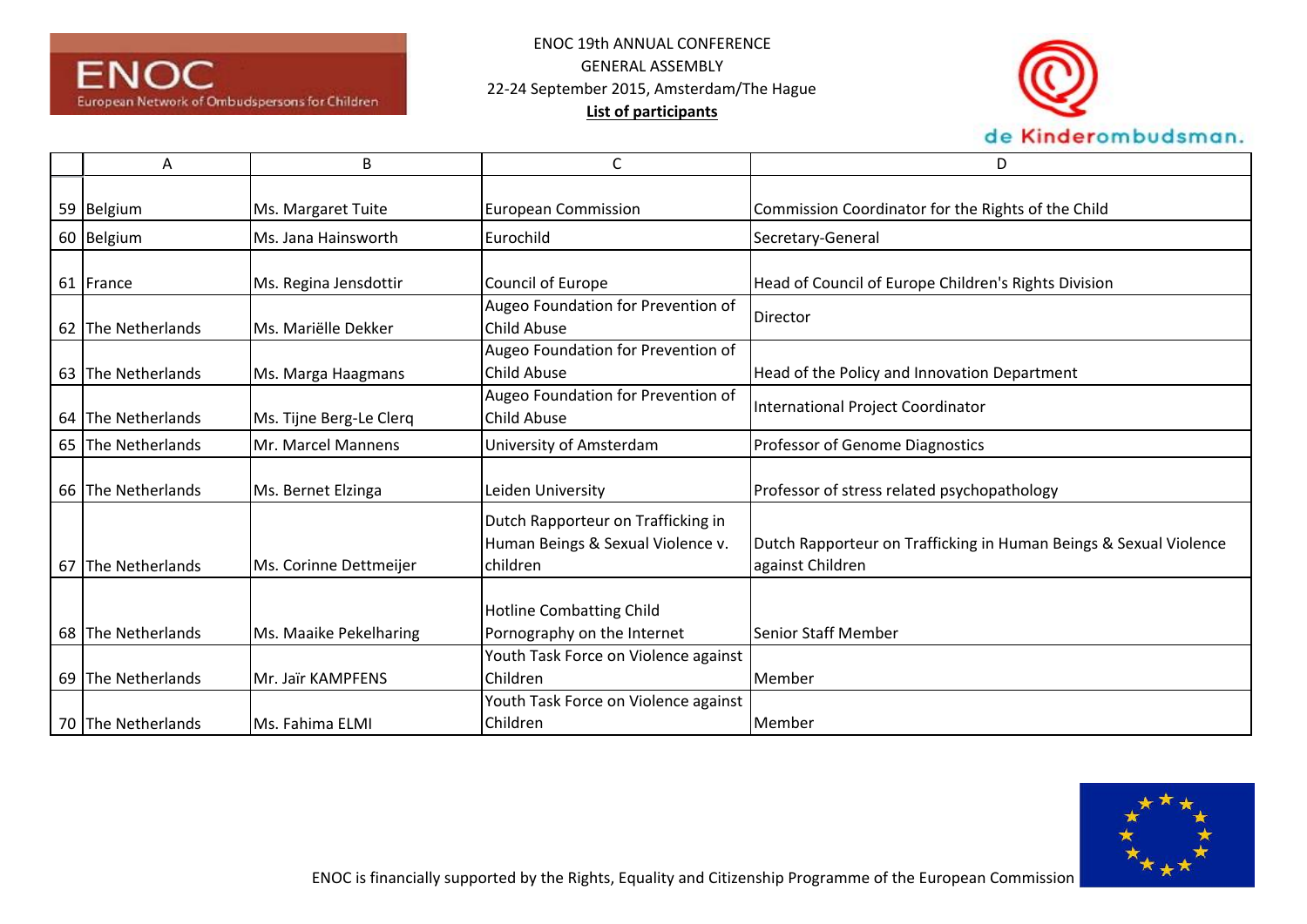



|    | A                  | B                     | C                                    | D                                                               |
|----|--------------------|-----------------------|--------------------------------------|-----------------------------------------------------------------|
|    |                    |                       | Youth Task Force on Violence against |                                                                 |
|    | 71 The Netherlands | Mr. Tim MULDER        | Children                             | Member                                                          |
|    |                    |                       | Youth Task Force on Violence against |                                                                 |
|    | 72 The Netherlands | Ms. Sara NGUYEN       | Children                             | Member                                                          |
|    |                    |                       | Youth Task Force on Violence against |                                                                 |
|    | 73 The Netherlands | Ms.Yael VAN PRAAG     | Children                             | Member                                                          |
|    |                    |                       | Youth Task Force on Violence against |                                                                 |
|    | 74 The Netherlands | Ms. Melanie RIETVELD  | Children                             | Member                                                          |
|    |                    |                       | Youth Task Force on Violence against |                                                                 |
|    | 75 The Netherlands | Ms. Amber VISSER      | Children                             | Member                                                          |
|    |                    |                       |                                      |                                                                 |
|    | 76 England         | Mr. Nigel Thomas      | University of Central Lancashire, UK | Professor of Childhood and Youth Research                       |
|    |                    |                       |                                      |                                                                 |
|    | 77 United States   | Mr. Howard Dubowitz   | University of Maryland               | Professor of Pediatrics and Director of the Centre for Families |
|    |                    |                       |                                      |                                                                 |
|    |                    |                       |                                      | Special Representative of the UN Secretary-General on Violence  |
|    | 78 United States   | Ms. Marta Santos Pais | <b>United Nations</b>                | against Children                                                |
|    |                    |                       |                                      |                                                                 |
| 79 | <b>Country</b>     | <b>OBSERVER</b>       | <b>Organisation/Institution</b>      | <b>Title/Function</b>                                           |
|    |                    |                       |                                      |                                                                 |
|    |                    |                       | People's Advocate Institution for    |                                                                 |
|    | 80 Albania         | Ms. Anila NEPRAVISHTA | Albania                              | Expert Deputy Commissioner on children's rights                 |
|    |                    |                       | Pan Cyprian Coordinating Committee   |                                                                 |
|    |                    |                       | for the Protection and Welfare of    |                                                                 |
|    | 81 Cyprus          | Ms. Ninetta KAZANTZIS | Children/Eurochild                   | Coordinator                                                     |

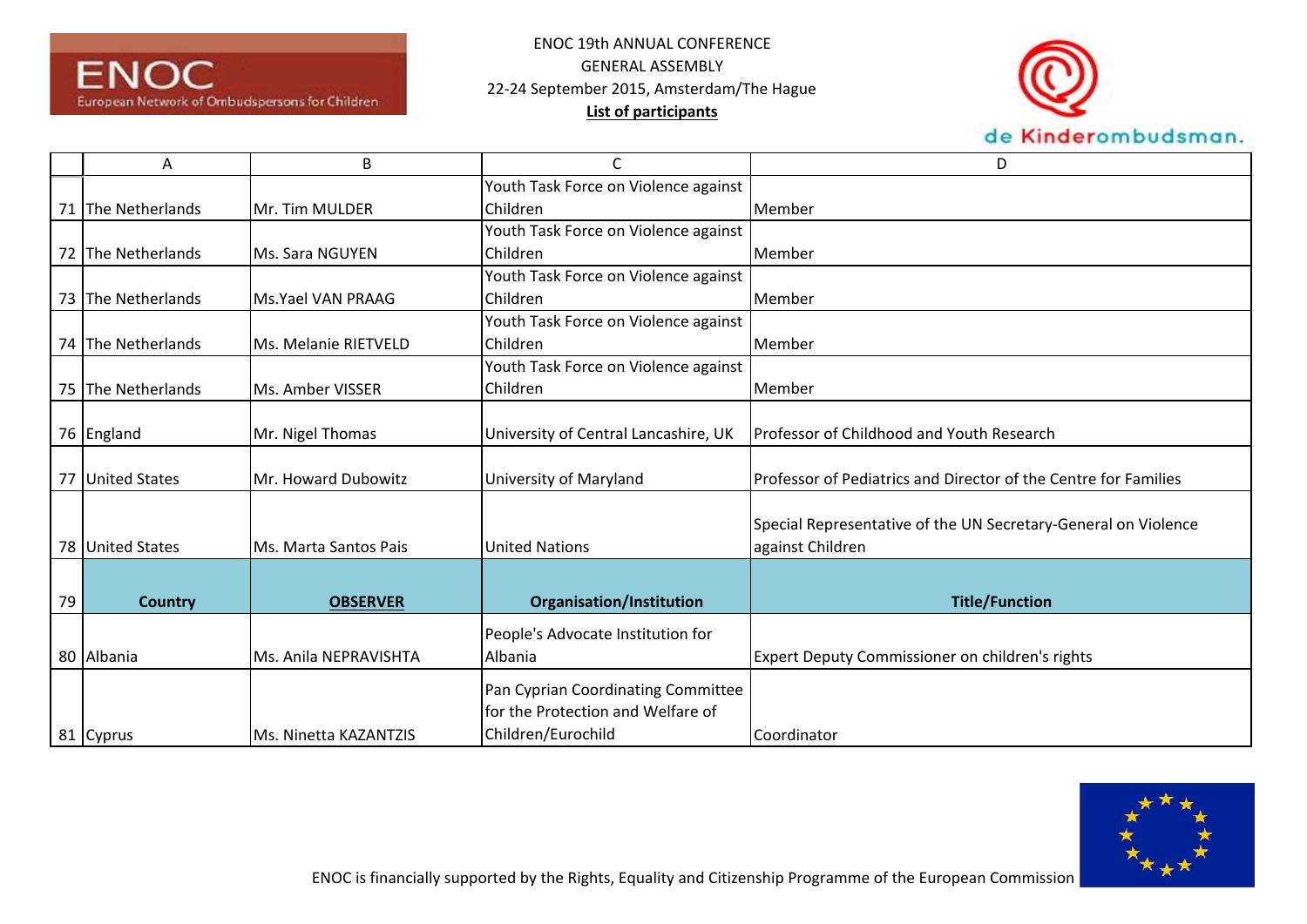



| Α          | B                        | C                                        | D                                                         |
|------------|--------------------------|------------------------------------------|-----------------------------------------------------------|
|            |                          | Child Rights International Network       |                                                           |
| 82 England | Ms. Jennifer THOMAS      | (CRIN)                                   | Policy & Communications Officer                           |
|            |                          |                                          |                                                           |
|            |                          | Global Initiative to End Corporal        |                                                           |
| 83 England | Mr. Peter NEWELL         | Punishment of Children                   | Coordinator                                               |
|            |                          | <b>Estonian Union for Child</b>          |                                                           |
| 84 Estonia | Ms. Kiira GORNISCHEFF    | Welfare/Eurochild                        | <b>Project Coordinator</b>                                |
|            |                          |                                          |                                                           |
|            |                          |                                          |                                                           |
| 85 Hungary | Ms. Anna Eszter ZELLER   | <b>Mental Disability Advocacy Centre</b> | <b>Project Manager</b>                                    |
|            |                          |                                          |                                                           |
|            |                          |                                          |                                                           |
| 86 Kosovo  | Mr. Hilmi JASHARI        | Ombudsman Institution of Kosovo          | Ombudsman                                                 |
|            |                          |                                          |                                                           |
| 87 Kosovo  |                          | Ombudsman Institution of Kosovo          |                                                           |
|            | Ms. Igballe RRAHMANI     |                                          | Senior Legal Advisor                                      |
|            |                          | Office of the Ombursperson for           |                                                           |
|            |                          |                                          |                                                           |
| 88 Russia  | Mr. Evgeny BUNIMOVICH    | Human Rights of the city of Moscow       | Ombudsperson for Children's Rights for the city of Moscow |
|            |                          |                                          |                                                           |
|            |                          |                                          |                                                           |
| 89 Russia  | Ms. Evgenia KAMENETSKAYA | Save the Children Norway in Russia       | <b>Country Director</b>                                   |
|            |                          |                                          |                                                           |
| 90 Russia  | Mr. Igor KURAKIN         | Save the Children Norway in Russia       | Programme Manager                                         |
| 91 Serbia  | Ms. Jasmina MIKOVIC      | NGO Praxis/Eurochild                     | Deputy Executive Director                                 |

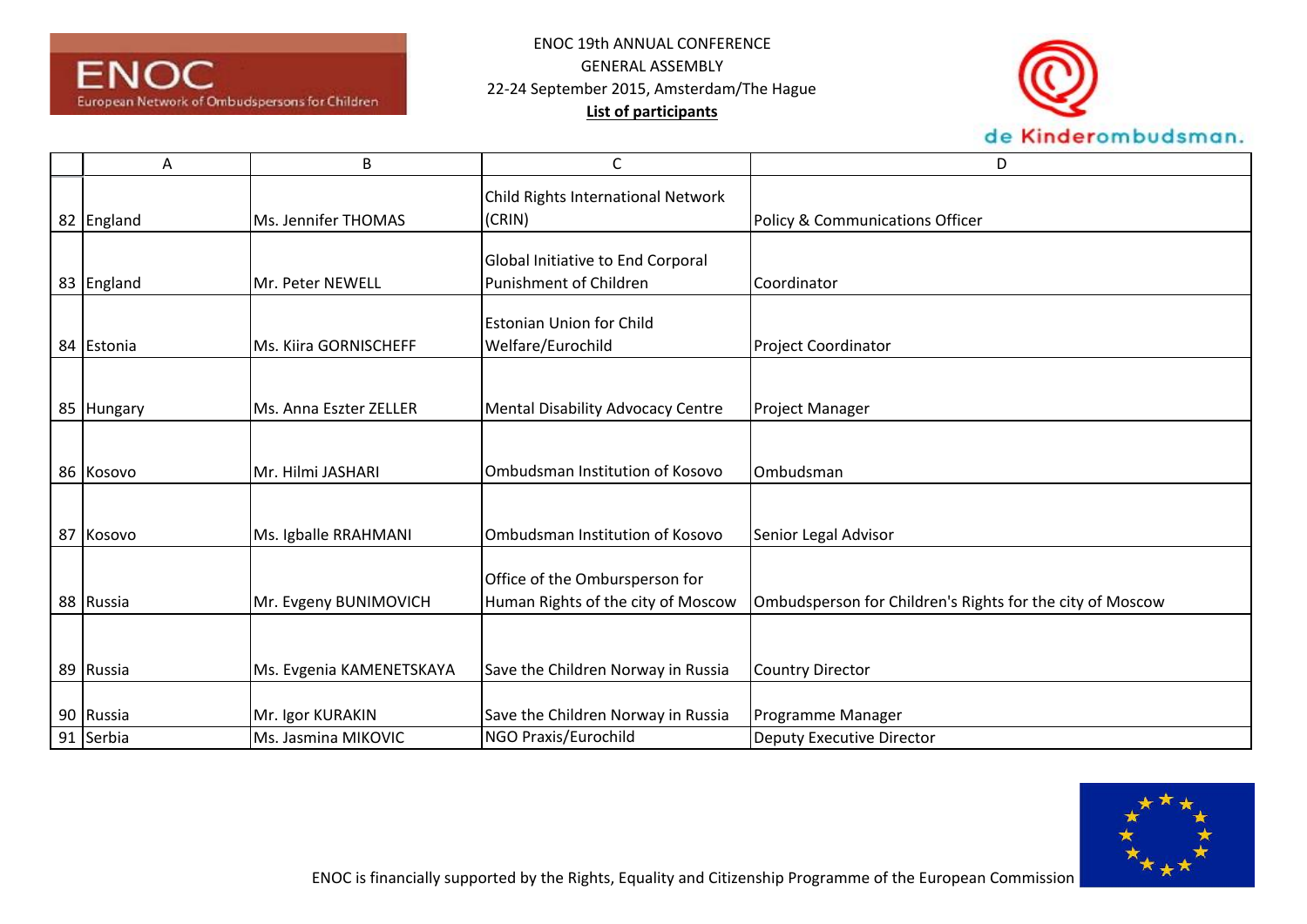



| Α                            | B                       | C                                     | D                                                        |
|------------------------------|-------------------------|---------------------------------------|----------------------------------------------------------|
|                              |                         | Coalition for Children in             |                                                          |
| 92 Slovakia                  | Ms. Dana RUSINOVA       | Slovakia/Eurochild                    | <b>Chief Manager</b>                                     |
|                              |                         | Augeo Foundation for Prevention of    |                                                          |
| 93 The Netherlands           | Ms. Gemma KOBESSEN      | <b>Child Abuse</b>                    | Founder                                                  |
|                              |                         |                                       |                                                          |
| 94 The Netherlands           | Ms. Mirjam BLAAK        | Children's Rights Coalition/Eurochild | Programme Manager                                        |
| 95 Albania                   | Ms. Iva KORUMI          | Save the Children in Albania          | Programme Implementation Officer-Child Rights Governance |
|                              |                         |                                       |                                                          |
| <b>ENOC &amp; Conference</b> |                         |                                       | <b>Title/Function</b>                                    |
| 96 support                   | Name/Surname            | <b>Organisation/Institution</b>       |                                                          |
| 97 France                    | Ms. Polina Atanasova    | <b>ENOC</b>                           | Coordinator                                              |
|                              |                         |                                       |                                                          |
|                              |                         | The Netherlands' Ombudsman for        |                                                          |
| 98 The Netherlands           | <b>Ms. Merel BARACS</b> | Children's Office                     | Advisor                                                  |
|                              |                         | The Netherlands' Ombudsman for        |                                                          |
| 99 The Netherlands           | Ms. Sylvia CAMMERRAT    | Children's Office                     | Advisor                                                  |
|                              |                         |                                       |                                                          |
|                              |                         | The Netherlands' Ombudsman for        |                                                          |
| 100 The Netherlands          | Ms. Marion TEN DAAM     | Children's Office                     | Advisor                                                  |
|                              |                         |                                       |                                                          |
|                              |                         | The Netherlands' Ombudsman for        |                                                          |
| 101 The Netherlands          | Ms. Merel EIJKEN        | Children's Office                     | Advisor                                                  |